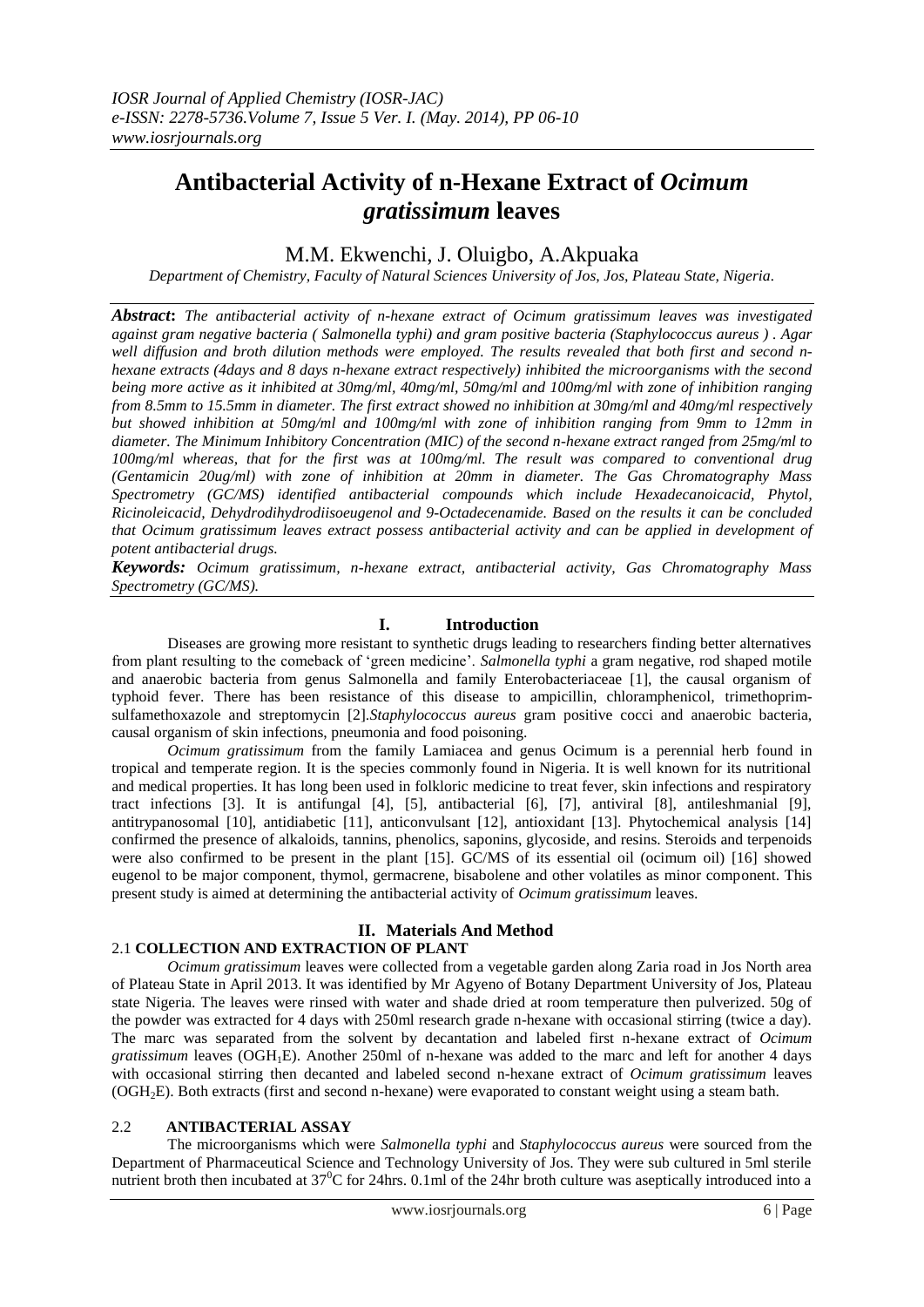sterile nutrient agar, 20ml each was then transferred aseptically into petri dishes .Using a 3mm cork borer, holes were bored in each agar plate .The wells were filled with 30mg/ml, 40mg/ml, 50mg/ml and 100mg/ml of the extract dissolved in n-hexane. The plates were then incubated at  $37^{\circ}$ C for 24 hrs. The zone of inhibition of each well was obtained in millimeters. Gentamicin served as the positive control while n-hexane was used as the negative control.

#### 2.3 **DETERMINATION OF MINIMUM INHIBITORY CONCENTRATION (MIC)**

This was done by the broth dilution method and turbidity of each tube was observed. The controls contained no microorganism only the extract .The lowest concentration showing no turbidity was the MIC.

#### 2.4 **DETERMINATION OF MINIMUM BACTERICIDAL CONCENTRATION (MBC)**

The MBC was further carried out using the tubes that showed no turbidity and then smearing a loopful on a sterile nutrient agar plate, then incubating at  $37^{\circ}$ C for 24hrs and growth of microorganisms were observed.

#### 2.5 **CHEMICAL ANALYSIS OF EXTRACT**

The n-hexane extract was chemically analyzed using a QP2010 PLUS SHIMADZU, JAPAN Gas Chromatograph interfaced to a Mass Spectrometer (GC/MS) instrument under the following conditions : AOC-20i auto injection, fused silica capillary column (RTX-5MS :  $30m \times 0.25mm$  I.D . d .f = 0.25µm)which was programmed as follows : flow rate of carrier gas(He) was  $1 \text{ml/min}$ , injection port temperature  $200^{\circ}$ C, initial temperature of column being  $50^{\circ}$ C increased and kept constant at  $300^{\circ}$ C for 9mins with heating rate of 8<sup>0</sup>C/min.The volume injected was 1µl with split mode. Identification of the extract constituents was made based on retention times and by comparison of mass spectra with the computer search using NIST05 library of mass spectral data.

#### **III. Result**

The percentage yields of first and second n-hexane extract were 3% and 2% respectively. Antibacterial activity showed that n-hexane extract had zones of inhibition between  $9 - 12$  mm for the first extract (Table 1) and 8.5 – 15.5mm for the second extract (Table 4). Minimum Inhibitory Concentration (MIC) and Minimum Bactericidal Concentration (MBC) for the first and second extracts are as shown in Tables 2, 3, 5 and 6. The chromatograms for  $OGH_1E$  and  $OGH_2E$  are shown in figures 1 and 2a respectively. The mass spectra of compounds responsible for antibacterial activity are presented in figures  $2a_1$  to  $2a_5$ .

#### **Table 1: Antibacterial activity of first n-hexane extract of** *Ocimum gratissimum* **leaves (OGH1E).**

| Zones of inhibition of $OGH1E$ (mm) $'$<br>Concentration (mg/ml) |  |    |  |     |                      |          |  |
|------------------------------------------------------------------|--|----|--|-----|----------------------|----------|--|
| Microorganisms                                                   |  | 40 |  | 100 | Gentamicin (20ug/ml) | n-Hexane |  |
| Salmonella typhi                                                 |  | -  |  |     | 20                   |          |  |
| Staphylococcus aureus                                            |  |    |  |     | 20                   |          |  |
| .<br><b>A</b> T                                                  |  |    |  |     |                      |          |  |

 $=$  No inhibition

#### **Table 2: Minimum Inhibitory Concentration (MIC) of the first n-hexane extract of** *Ocimum gratissimum*

| leaves.                       |       |      |   |  |     |  |  |
|-------------------------------|-------|------|---|--|-----|--|--|
| $MIC /$ Concentration (mg/ml) |       |      |   |  |     |  |  |
| Microorganisms                | 5.125 | 14.L | ت |  | 100 |  |  |
| Salmonella typhi              |       |      |   |  |     |  |  |
| Staphylococcus aureus         |       |      |   |  |     |  |  |

 $=$  Turbidity

No turbidity

#### **Table 3: Minimum Bactericidal Concentration (MBC) of the first n-hexane extract of** *Ocimum gratissimum* **leaves.**

| <b>MBC</b><br>oncentration (mg/ml) |                          |                         |                           |                 |     |  |  |
|------------------------------------|--------------------------|-------------------------|---------------------------|-----------------|-----|--|--|
| Microorganisms                     | $\sim$ $\sim$<br>U.I∠.   | $\sim$ $\sim$<br>ن که ۱ | $\sim$ $\sim$<br><u>_</u> | $\sim$ $\sim$   | 100 |  |  |
| Salmonella typhi                   | <b>ATT</b><br>N<br>14. T | N.T                     | <b>ATT</b><br>.           | <b>ATT</b><br>. |     |  |  |
| Staphylococcus aureus              | ד ז<br>13.1              |                         |                           |                 |     |  |  |

 $=$  Growth

 $N.T = Not tested$ 

#### **Table 4: Antibacterial activity of second n-hexane extract of** *Ocimum gratissimum* **leaves (OGH2E).**

| Zones of inhibition of $OGH2E$ (mm) / Concentration (mg/ml) |      |      |  |     |                      |          |  |
|-------------------------------------------------------------|------|------|--|-----|----------------------|----------|--|
| Microorganisms                                              |      | 40   |  | 100 | Gentamicin (20ug/ml) | n-Hexane |  |
| Salmonella typhi                                            |      | 10.5 |  | .   | ZU                   |          |  |
| Staphylococcus aureus                                       | 0. . |      |  |     | 20                   |          |  |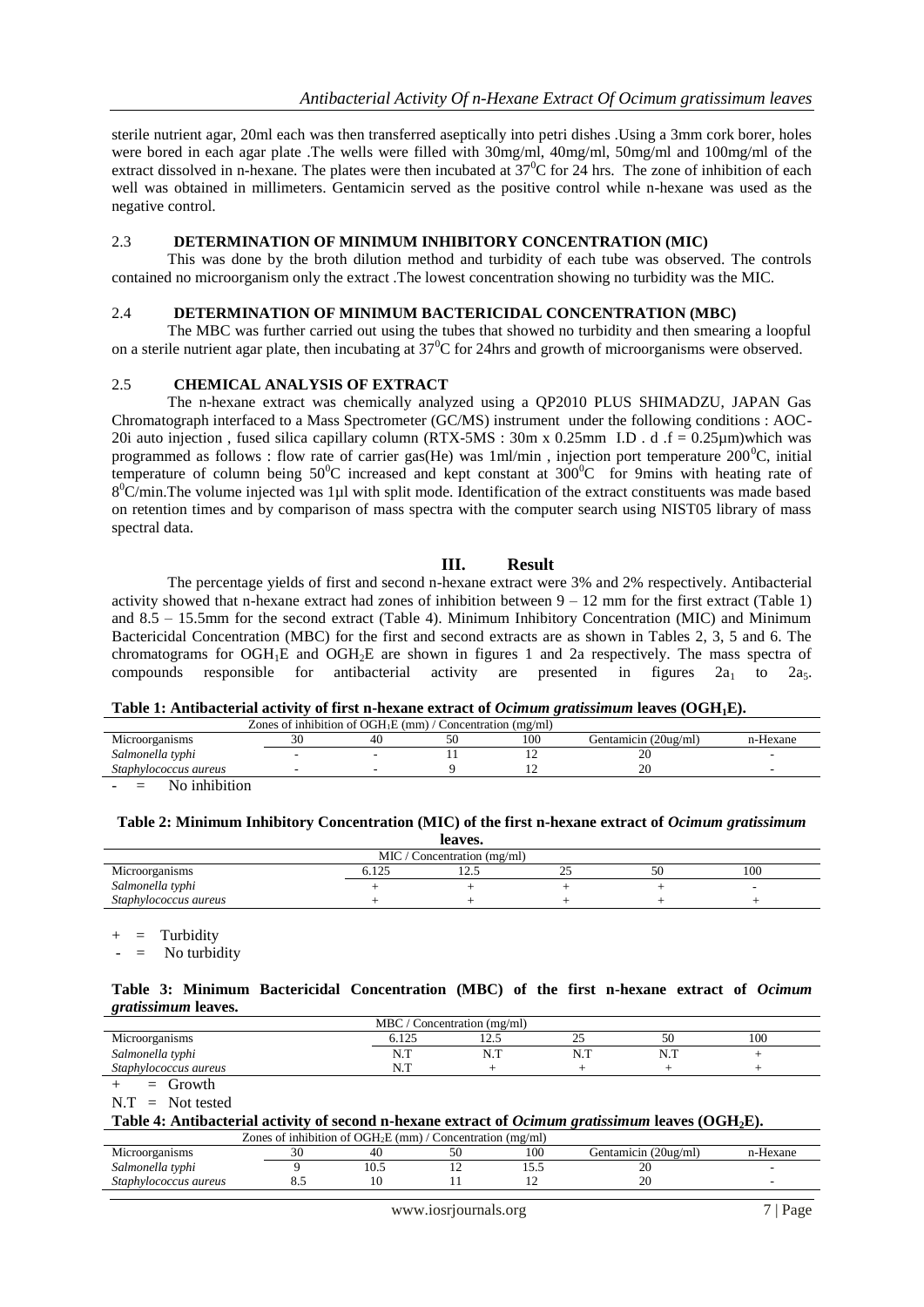#### - = No inhibition

| Table 5: Minimum Inhibitory Concentration (MIC) of second n-hexane extract of <i>Ocimum gratissimum</i> |
|---------------------------------------------------------------------------------------------------------|
| leaves.                                                                                                 |

| ieaves.<br>MIC/Concentration (mg/ml) |  |  |   |  |   |  |  |
|--------------------------------------|--|--|---|--|---|--|--|
|                                      |  |  |   |  |   |  |  |
| Salmonella typhi                     |  |  |   |  | ۰ |  |  |
| Staphylococcus aureus                |  |  | ۰ |  |   |  |  |
| Turbidity                            |  |  |   |  |   |  |  |

Turbidity - = No turbidity

# **Table 6: Minimum Bactericidal Concentration (MBC) of second n-hexane extract of** *Ocimum gratissimum*

| leaves.                     |       |                                              |                   |                           |                |  |  |  |
|-----------------------------|-------|----------------------------------------------|-------------------|---------------------------|----------------|--|--|--|
| MBC / Concentration (mg/ml) |       |                                              |                   |                           |                |  |  |  |
| Microorganisms              | 6.125 | 12.5                                         | 25                | 50                        | 100            |  |  |  |
| Salmonella typhi            | N.T   | N.T                                          | N.T               | L,                        | $\overline{a}$ |  |  |  |
| Staphylococcus aureus       | N.T   | N.T                                          | $\qquad \qquad +$ | L,                        | $\overline{a}$ |  |  |  |
| No growth<br>$=$            |       |                                              |                   |                           |                |  |  |  |
| Growth<br>$=$<br>$^{+}$     |       |                                              |                   |                           |                |  |  |  |
| Not tested<br>$N.T =$       |       |                                              |                   |                           |                |  |  |  |
| intensity<br>5,952,922      |       |                                              |                   |                           |                |  |  |  |
| 5508000                     |       |                                              |                   |                           |                |  |  |  |
| 5008000                     |       |                                              |                   |                           |                |  |  |  |
| 4508000                     |       |                                              |                   |                           |                |  |  |  |
| 4008000                     |       |                                              |                   |                           |                |  |  |  |
|                             |       |                                              |                   |                           |                |  |  |  |
| 3500000                     |       |                                              |                   |                           |                |  |  |  |
| 3008000                     |       |                                              |                   |                           |                |  |  |  |
| 2508000                     |       |                                              |                   |                           |                |  |  |  |
| 2008000-                    |       |                                              |                   |                           |                |  |  |  |
| 1508000                     |       |                                              |                   |                           |                |  |  |  |
| 1008000                     |       |                                              |                   |                           |                |  |  |  |
| 508000                      |       |                                              |                   | $\Pi{\rm C}^81.00$        |                |  |  |  |
| 0                           |       |                                              |                   |                           |                |  |  |  |
| 10.0<br>3.0                 |       | $\frac{1}{20.0}$                             | 30.0              | 38.0<br>$\sin$            |                |  |  |  |
|                             |       | Figure 1: Chromatogram of OGH <sub>1</sub> E |                   |                           |                |  |  |  |
| intensity                   |       |                                              |                   |                           |                |  |  |  |
| 16,672,477                  |       |                                              |                   |                           |                |  |  |  |
| 15000000                    |       |                                              |                   |                           |                |  |  |  |
|                             |       |                                              |                   |                           |                |  |  |  |
|                             |       |                                              |                   |                           |                |  |  |  |
| 10000000-                   |       |                                              |                   |                           |                |  |  |  |
|                             |       |                                              |                   |                           |                |  |  |  |
|                             |       |                                              |                   |                           |                |  |  |  |
|                             |       |                                              |                   |                           |                |  |  |  |
| 5000000                     |       |                                              |                   |                           |                |  |  |  |
|                             |       |                                              |                   |                           |                |  |  |  |
|                             |       |                                              |                   |                           |                |  |  |  |
|                             |       |                                              |                   | $_{\rm TIC*1.00}$         |                |  |  |  |
| $0 -$<br>10.0<br>3.0        | 20.0  |                                              | 30.0              | $\frac{38.0}{\text{min}}$ |                |  |  |  |
| Figure 2a:                  |       | Chromatogram of OGH <sub>2</sub> E           |                   |                           |                |  |  |  |
|                             |       |                                              |                   |                           |                |  |  |  |



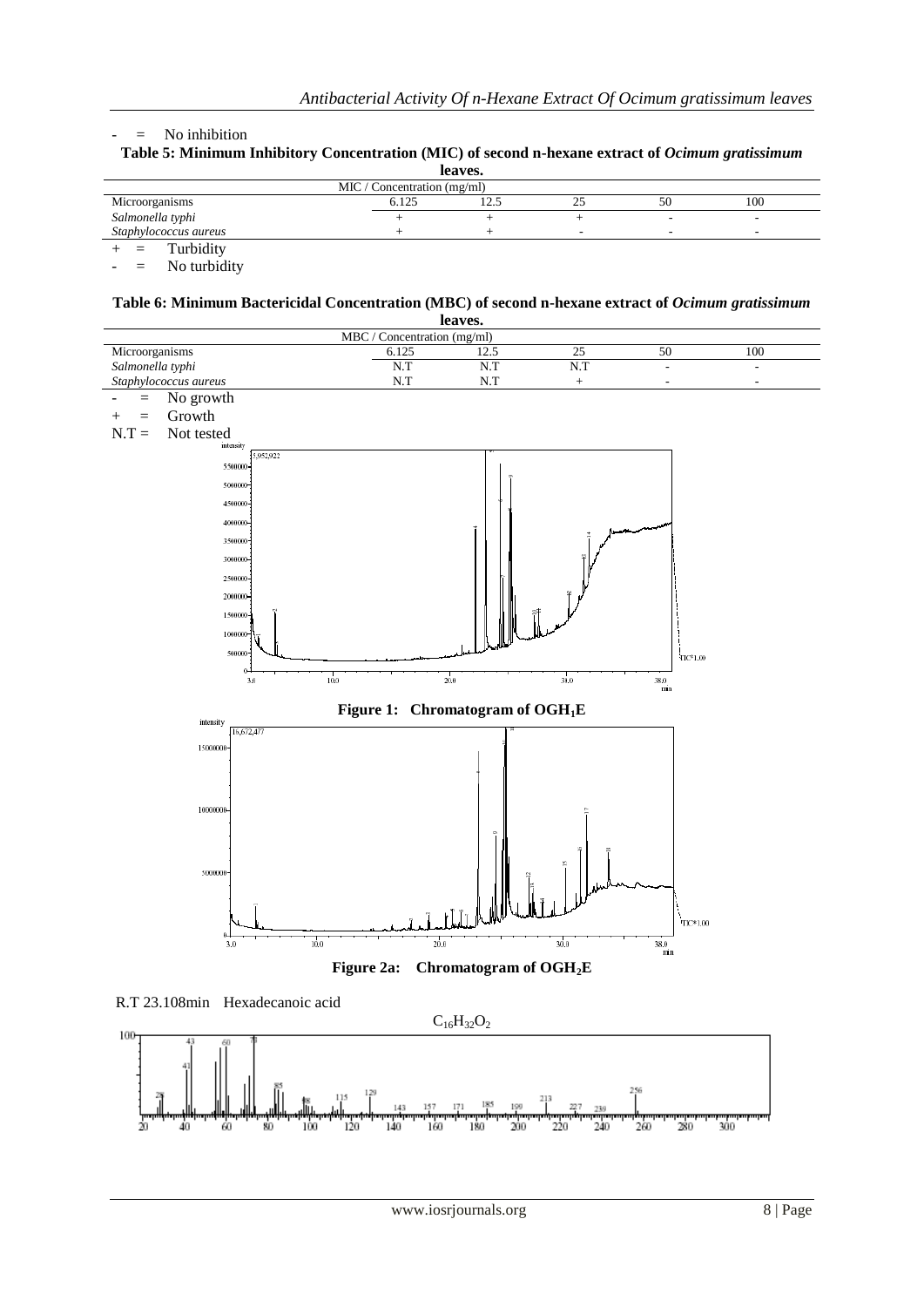

#### **IV. Discussion**

The present study showed that the n-hexane extract of *Ocimum gratissimum* leaves inhibited the growth of both microorganisms. It can also be seen that the extract was both bacterostatic and bactericidal. From chromatogram of OGH1E, Peak 5 which is the highest is hexadecanoic acid with R.T 23.108min.Peak 7 is phytol with R.T 24.550min. Dehydrodihydrodiisoeugenol is peak 10 with R.T 27.267min. 9-Octadecenamide is peak 11 with R.T 27.600min. From chromatogram of OGH2E, peak 8 is hexadecanoic acid also in high proportion with R.T 23.175min. Peak 9 is phytol higher than that in OGH1E with R.T 24.558min. Peak 11 being the highest peak is ricinoleic acid with R.T 25.400min. Peak 12 is dehydrodihydrodiisoeugenol higher than that in OGH1E with R.T 27.258. 9-octadecenamide is peak 13 with R.T 27.575min.From the chromatograms it can be inferred that the retention times of the compounds are similar and increase in dehydrodihydrodiisoeugenol, phytol and especially the presence of ricinoleic acid in OGH2E lead to increase in antibacterial activity and inhibition of bacterial strains at low concentrations. Hexadecanoic acid has been shown to be a potent antibacterial compound [17], [18]. Phytol has been shown to possess activity against *Salmonella typhi* and resistant gonorrhea [19]. Eugenol and isoeugenol has also been observed to possess antibacterial activity [20], so dehydrodihydrodiisoeugenol being a phenolic compound could exhibit certain antibacterial activity. Ricinoleic acid being the major component of castor oil also possesses antibacterial and antifungal properties [21].